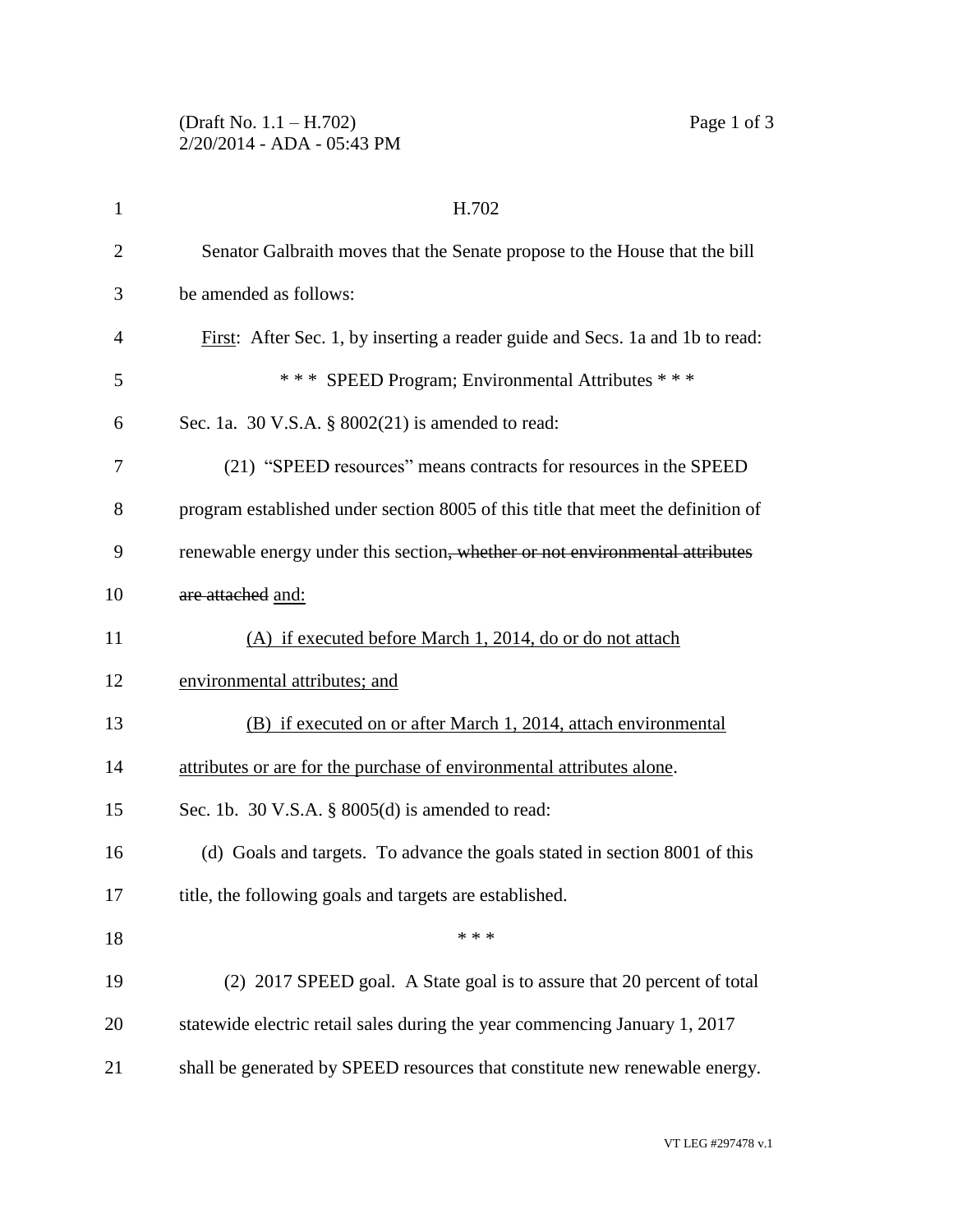## (Draft No. 1.1 – H.702) Page 2 of 3 2/20/2014 - ADA - 05:43 PM

| $\mathbf{1}$   | On or before January 31, 2018, the Board shall meet and open a proceeding to      |
|----------------|-----------------------------------------------------------------------------------|
| $\overline{2}$ | determine, for the calendar year 2017, the total amount of SPEED resources        |
| 3              | that were supplied to Vermont retail electricity providers and the total amount   |
| $\overline{4}$ | of statewide retail electric sales.                                               |
| 5              | (3) Determinations. For the purposes of the determinations to be made             |
| 6              | under subdivisions $(1)$ and $(2)$ of this subsection $(d)$ , the total amount of |
| 7              | SPEED resources shall be the amount of electricity produced at SPEED              |
| $8\,$          | resources owned by or under long-term contract to Vermont retail electricity      |
| 9              | providers that is new renewable energy.                                           |
| 10             | (4) Total renewables targets. This subdivision establishes, as                    |
| 11             | percentages of annual electric sales, target amounts of total renewable energy    |
| 12             | within the supply portfolio of each retail electricity provider.                  |
| 13             | (A) The target amounts of total renewable energy established by this              |
| 14             | subsection shall be 55 percent of each retail electricity provider's annual       |
| 15             | electric sales during the year beginning January 1, 2017, increasing by an        |
| 16             | additional four percent each third January 1 thereafter, until reaching 75        |
| 17             | percent on and after January 1, 2032. Resources acquired by a provider to         |
| 18             | meet these targets shall attach environmental attributes or be for the purchase   |
| 19             | of environmental attributes alone, except for resources acquired by a provider    |
| 20             | before March 1, 2014.                                                             |